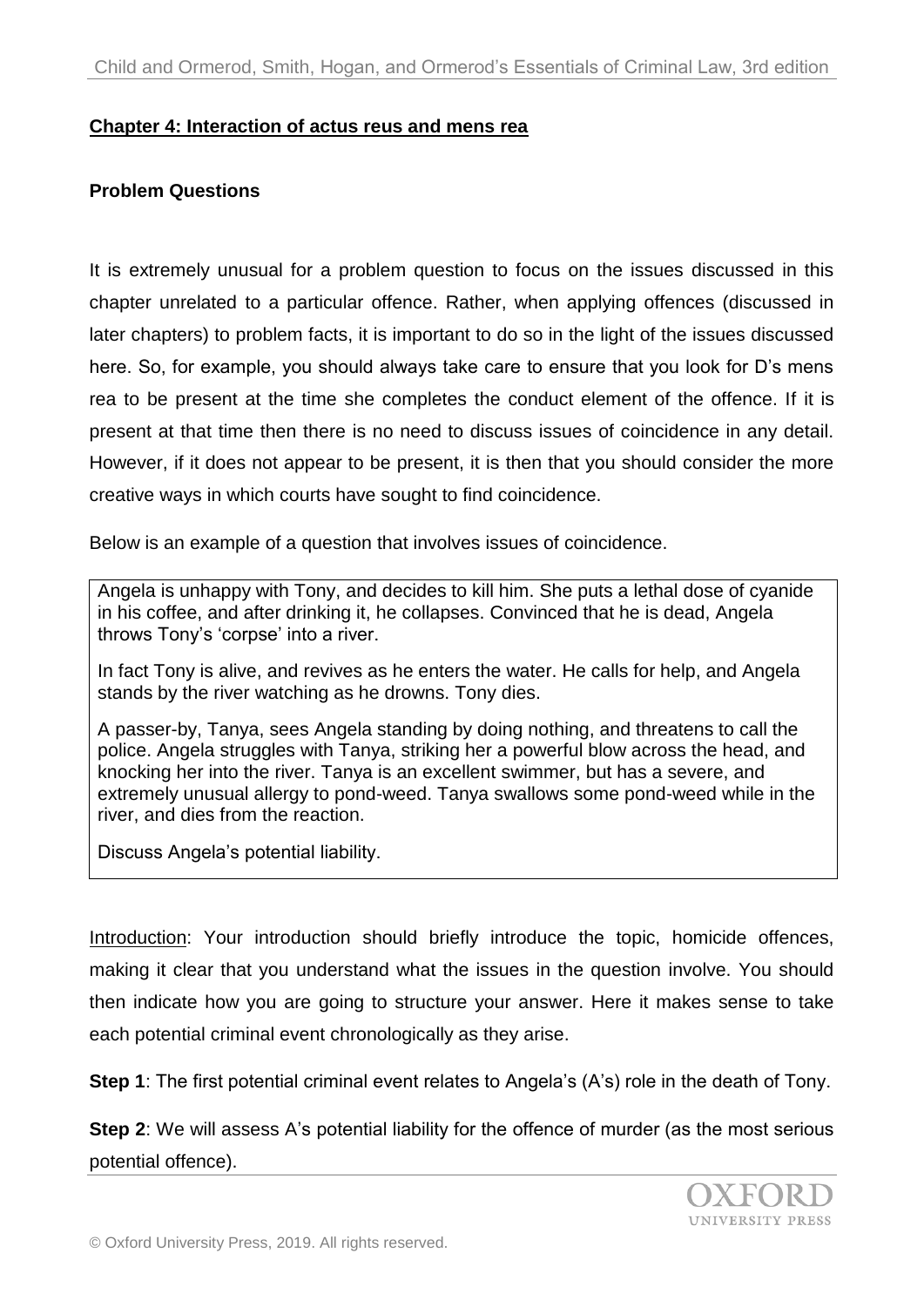# **Step 3**:

- You should make it clear that you understand the actus reus and mens rea of murder (unlawful killing of a person under the Queen's Peace, with an intention to kill or cause serious bodily harm). However, the challenge with this question is to identify and explain the alternative routes to finding liability, and to do so without confusing them.
	- o Single transaction: Although the poisoning is done with an intention to kill (MR), this is not the most direct cause of death (no AR); and whilst throwing V into the river causes death (AR), this is not done with an intention to kill or cause GBH (no MR). However, if we link these two acts together, then we have conduct causing death (AR) and we have coincidence between this transaction and an intention to kill (MR). See *Thabo Meli.*
	- o Causation approach: It could be argued that D's original act of poisoning is causally linked to V's death, and so there is no need for the transaction approach to be used. This approach is discussed in *Le Brun*, and by academics.
	- o Omissions approach: The final option, since D became aware that V was drowning, would be to focus on her omission at this point. She clearly has a duty to act (creating a dangerous situation), there is a breach, and causation; it is also pretty clear that she intends her omission to cause death (after all, she fights off a  $3<sup>rd</sup>$  party to prevent them getting help).
- Having identified the three options, you should indicate which you think a court are more likely to apply.
- **Step 4:** There are no likely defences applicable.
- **Step 5**: It is likely that A will therefore be liable for murder.

**Step 1**: The second potential criminal event relates to A's role in the death of Tanya.

**Step 2**: Again, the most serious potential offence is murder.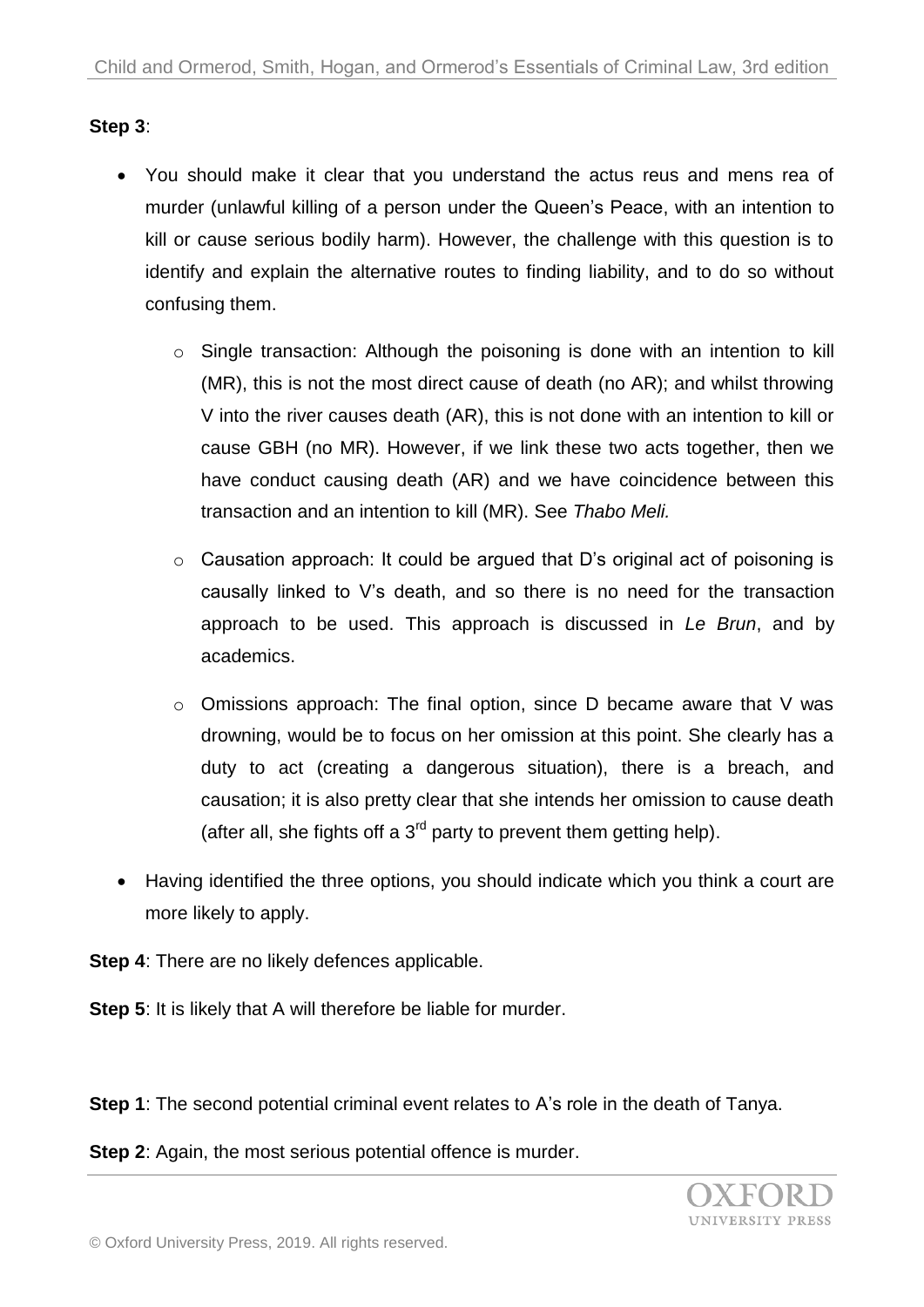## **Step 3**:

- **Actus reus**: A's conduct must have caused Tanya's death.
- This is quite clear on the facts. It should be highlighted that Tanya's allergy will not break the chain of causation. "Take your victim as you find her".
- **Mens rea**: A must have intended to kill or to cause serious bodily harm.
- This is not clear on the facts, but certainly possible given the 'powerful blow' to the head.
- As A's mens rea for murder is unclear, you should also consider her potential liability if it is lacking. This can be done relatively briefly (although if it were clear that mens rea was lacking, it should be fully explored)
	- o A's alternative liability would be for manslaughter, through one of the involuntary manslaughter offences.
	- o Unlawful Act Manslaughter crime (e.g., battery); objectively dangerous; causing death – clear on the facts
	- $\circ$  Reckless manslaughter also likely on the facts.
- **Step 4**: There are no likely defences applicable.

**Step 5**: It is likely that A will therefore be liable for murder.

Conclusion: The conclusion for this question can be quite brief. You simply need to summarise that liability for murder is likely in relation to both victims.

#### **Essay Questions**

There are several areas of interest for essay-type questions in relation to the interaction of actus reus and mens rea. For example, the role of mens rea and the problems with

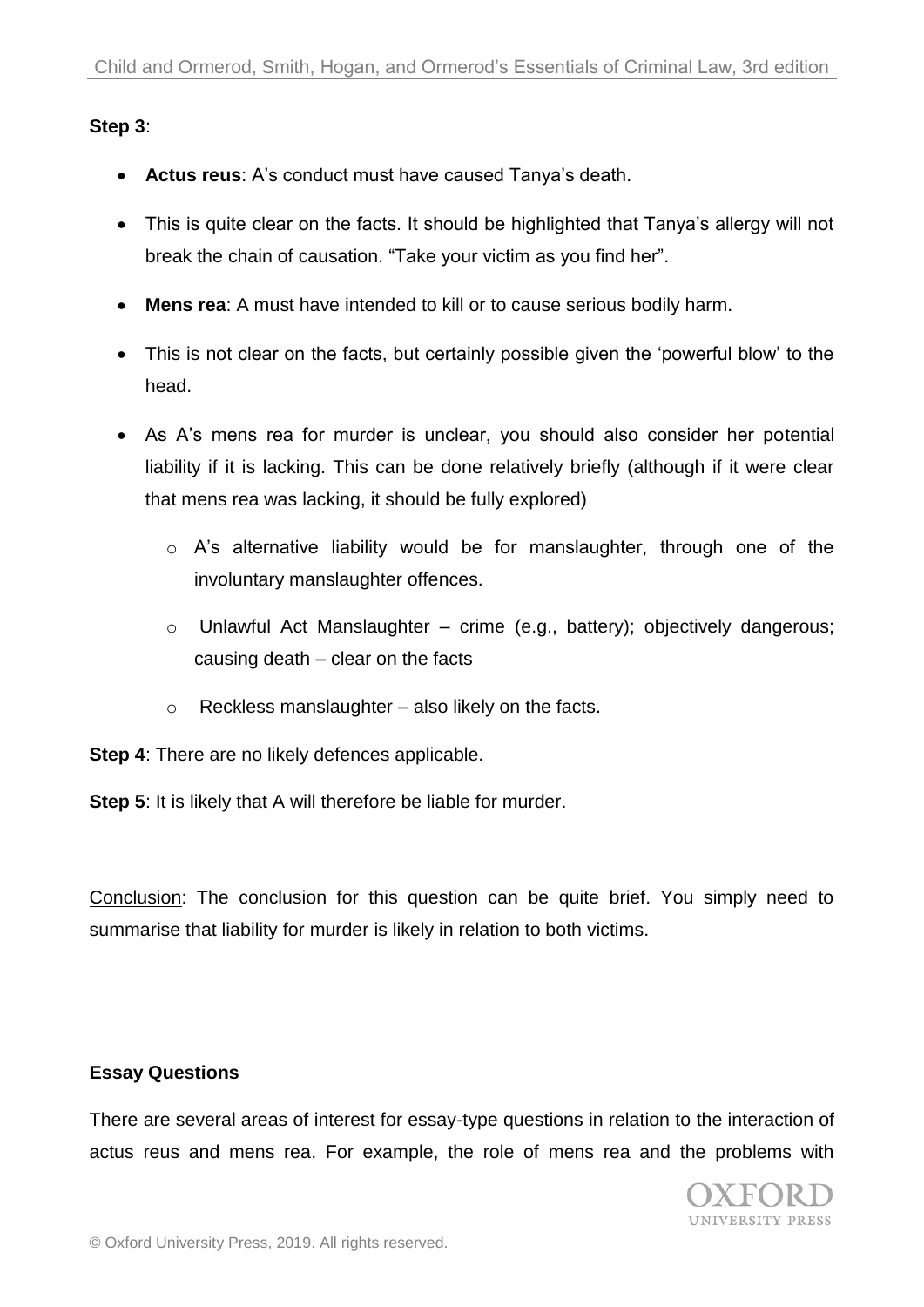constructive and strict liability, the desirability of a doctrine of transferred malice, the role of coincidence and the techniques used by courts to find it, and so on.

Below is an example of an essay-type question, and a bullet-point plan for a possible answer. This is for illustration purposes only. When writing an essay of this kind yourself, there will usually be alternatives ways you could structure your answer, alternative points of discussion that could be raised, and you would certainly be expected to write in full prose (i.e., not in bullet-point form). The most important point to take from these plans is how they focus on identifying and discussing the subject of the debate within the question, not simply listing information about the relevant topic.

Transferred malice is a 'legal fiction'. How could, and how should, this fiction be rationalised within the current law?

# **Introduction:**

- The main role for an introduction of an essay question is to make it clear that you understand the debate that the question is engaging with, and that you tell your reader how you are going to set out your essay.
- So, for this question, the debate is about the potential rationalisation of transferred malice as a legal fiction. As the terms 'transferred malice' and 'legal fiction' are not straightforward ones, your introduction should also make clear how you are interpreting them for the purposes of the essay.

# **Body of the essay:**

- The body of your essay needs to set out and analyse the debate surrounding transferred malice. In this regard, there are three main schools of thought, and this would give an ideal structure for your essay.
- $\bullet$  1<sup>st</sup> A number of academics contend that transferred malice is a legal fiction (ie, the law creates a rule that redirects D's mens rea), but that this is necessary to